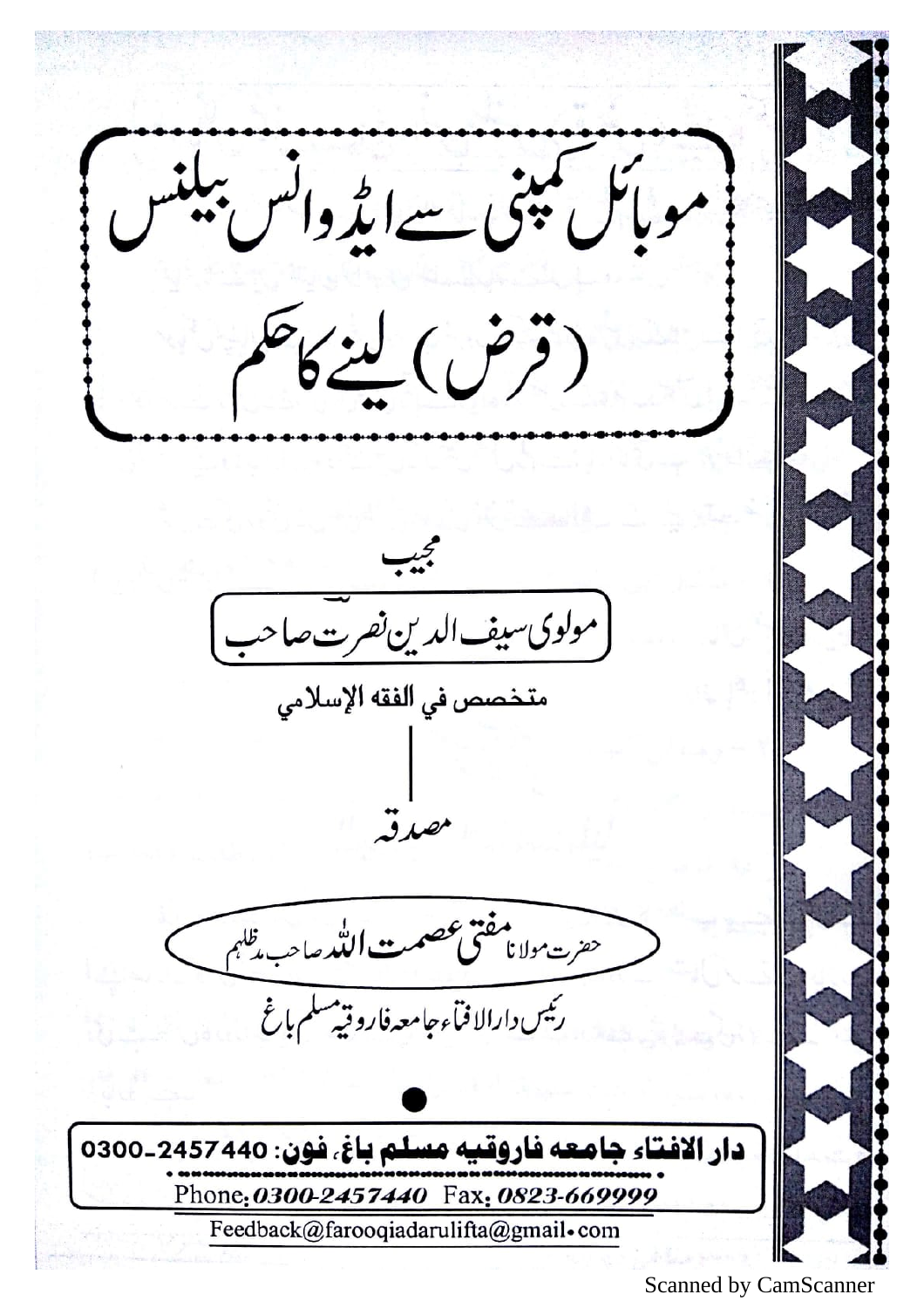(موبأنل تبنى <u>سے ایڈ وا</u>نس بیلنس (قرض) لینے کاحکم سوالنامه بنام دارالا فمآء جامعه فاروقيه سلم باغ مسطقتين: 15 / <u>141</u> کیافر ماتے ہیں مفتیان کرام اس مسکہ کے بارے میں کہ: موبائل کمپنیاںاپنے صارفین کوهب ضرورت کپچھ رقم ایڈ وانس کے نام سے دیتی ہیں۔اور نیا کارڈلوڈ کرنے پراس سےاپنی دی ہوئی قم سےزیادہ رقم ٹیکس کے نام سے کاٹتی ہیں یعض لوگ اس طرح قرض لینےکوناجائزاورسُو دیکھتے ہیں۔کہ کمپنی اصل رقم سےزیادہ کاٹتی ہے،جوسُو دے۔ شریعت کی روشی میں اس طرح موبائل کمپنی سے صارف کے لیے بوقتِ ضرورت قرض (ایڈ دانس بیلنس) لینے کی گنجائش ہے پانہیں؟۔





الجواب حاهدا وهصليا

مذکور ہ صورت میں کمپنی اپنے صارفین کو جورقم دیتی ہیں،اس کا مطلب سے ہے کہ کمپنی نے اپنے صارف کواس مخصوص رقم ( مثلاً 20 روپے ) کے بقدرا پنا نہیے ورک استعمال کرنے کی اجاز ت دی ہے۔جس کا دورانیہ پانچ منٹ سے پندرہ یا بیں منٹ تک ہوتا ہے۔شریعت کی رُوسے ہی<sup>د م</sup>عقدِ ا جارہ'' ہے۔ اس میں کمپنی متأجراور صارفین آجر ہیں۔اوراس میں عقدِ اِجارہ کے شرائط مثلاً مدت کا معلوم ہونا (جیسے پندرہ یا بیں منٹ کا دقت )اورنفع کا معلوم ہونا (جیسے ۱۸ یا ۲۳ روپے بطورِ ٹیکس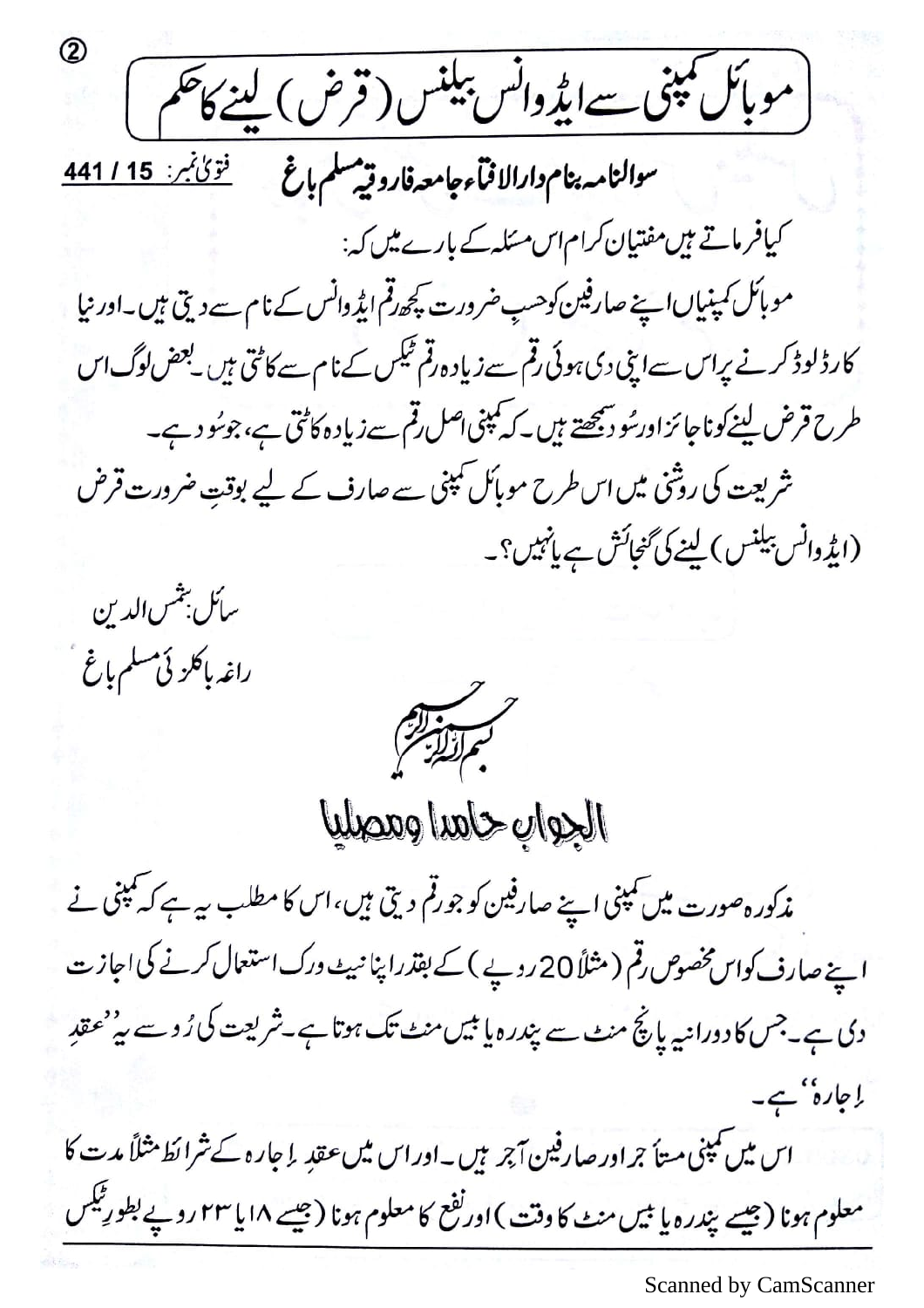3)<br>کاننا) بھی پایاجا تاہے۔اس بناء پر ہے عقدِ اِجارہ جائزاور درست ہے۔

لہٰذا کمپنی جوصارفین سے زائدٹیکس کاٹتی ہے،وہ ٹو دکے ڈمرے میں شامل نہیں۔اس دجہ سے کہ یہ 20روپے کا بیلنس نقدروپے کے حکم میں نہیں، بلکہ ایک معین مدت تک بات کرنے کی سہولت ہے۔اور پیتادلہٗ مال بالمال بھی نہیں۔

لہٰذاصارف بوقتِ ضرورت کمپنی سےایڈ دانس بیلنس وصول کرسکتا ہے،اس میں شرعی طور پر کوئی قیاحت نہیں۔

## والحجة على ما قلناه:

١ - ما قال ابن عابدين \_رحمه الله ـ تحت قول الشارح: (ببيان المدة)؛ لأنها إذا كانت معلومة كان قدر المنفعة معلوماً.

[رد المحتار: كتاب: الإجارة: ٦/٦، ط: سعيد كراچي] ٢ – ومـا في اللباب: (والـمـنـافـع تارة تصير معلومة بالمدة) أي: ببيان مدة الاستئـجـار (كـاستئـجـار الدور) مدة معلومة (للسكنيٰ، و) استئجار (الأرضين لـلـزراعة؛ فيـصـح العقد على مدة معلومة أيّ مدة كانت) أي: طالت أو قصرت؛ لأن المدة إذا كانت معلومة كان قدر المنفعة فيها معلوماً.

[اللباب في شرح الكتاب، كتاب: الإجارة: ٢٨/٢، ط: قديمي كراچي] ٣- وما في الفقه الإسلامي: يقول الحنفية: تصح الإجارة على أيِّ مدة معلومة، سواء كـانـت طـويـلة أم قصيرة؛ لأن المدة إذا كانت معلومة كان قدر المنفعة فيها معلوماً.

[الفقه الإسلامي وأدلته، البحث الثاني: شروط الإجارة: ٢٨١٠/٥، ط: رشيديه كوئته] ٤ – وما في الهداية مع فتح القدير: والمنافع تارةً تصير معلومة بالمدة،

Scanned by CamScanner